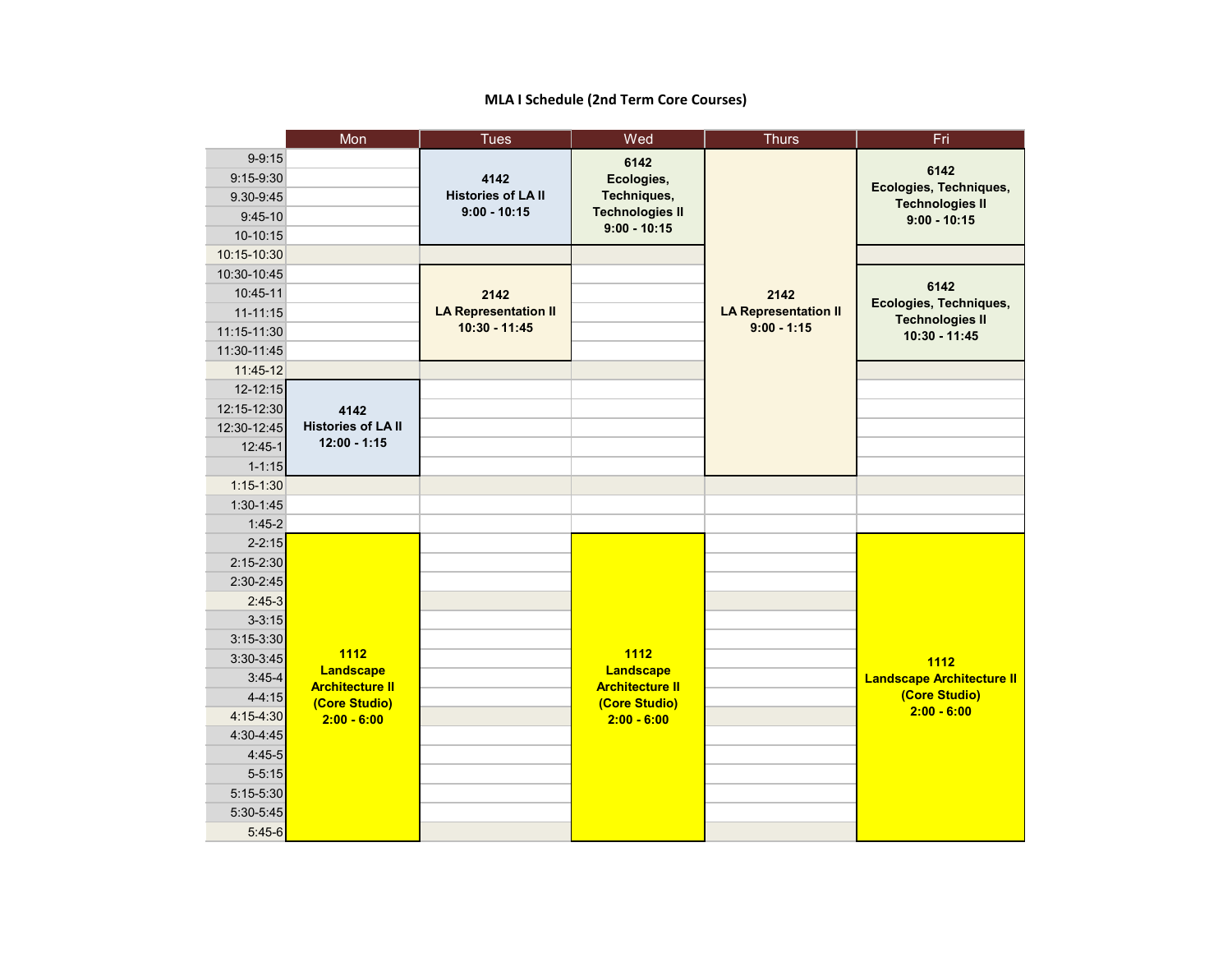### **MLA I Schedule (4th Term Core Courses)**

|               | Mon                    | <b>Tues</b>                   | Wed                    | <b>Thurs</b>                          | Fri |
|---------------|------------------------|-------------------------------|------------------------|---------------------------------------|-----|
| $9 - 9:15$    |                        |                               |                        |                                       |     |
| $9:15-9:30$   |                        |                               |                        |                                       |     |
| 9.30-9:45     |                        |                               |                        |                                       |     |
| $9:45-10$     |                        |                               |                        |                                       |     |
| 10-10:15      |                        |                               |                        | 3242<br><b>Theories and Practices</b> |     |
| 10:15-10:30   |                        |                               |                        | of LA                                 |     |
| 10:30-10:45   |                        |                               |                        | $9:00 - 11:45$                        |     |
| 10:45-11      |                        |                               |                        |                                       |     |
| $11 - 11:15$  |                        |                               |                        |                                       |     |
| 11:15-11:30   |                        |                               |                        |                                       |     |
| 11:30-11:45   |                        |                               |                        |                                       |     |
| 11:45-12      |                        |                               |                        |                                       |     |
| $12 - 12:15$  |                        |                               |                        |                                       |     |
| 12:15-12:30   |                        |                               |                        |                                       |     |
| 12:30-12:45   |                        |                               |                        |                                       |     |
| $12:45-1$     |                        |                               |                        |                                       |     |
| $1 - 1:15$    |                        |                               |                        |                                       |     |
| $1:15 - 1:30$ |                        |                               |                        |                                       |     |
| $1:30-1:45$   |                        |                               |                        |                                       |     |
| $1:45-2$      |                        |                               |                        |                                       |     |
| $2 - 2:15$    |                        |                               |                        |                                       |     |
| $2:15 - 2:30$ |                        |                               |                        |                                       |     |
| $2:30-2:45$   |                        |                               |                        |                                       |     |
| $2:45-3$      |                        | 1212                          |                        | $1212$                                |     |
| $3 - 3:15$    |                        | <b>Landscape Architecture</b> |                        | <b>Landscape Architecture</b>         |     |
| $3:15-3:30$   |                        | <b>IV</b>                     |                        | <b>IV</b>                             |     |
| $3:30-3:45$   |                        | (Core Studio)                 |                        | (Core Studio)                         |     |
| $3:45-4$      |                        | $12:30 - 6:00$                |                        | $12:30 - 6:00$                        |     |
| $4 - 4:15$    |                        |                               |                        |                                       |     |
| $4:15 - 4:30$ |                        |                               |                        |                                       |     |
| 4:30-4:45     | 6242                   |                               | 6242                   |                                       |     |
| $4:45-5$      | Ecologies,             |                               | Ecologies,             |                                       |     |
| $5 - 5:15$    | Techniques,            |                               | Techniques,            |                                       |     |
| 5:15-5:30     | <b>Technologies IV</b> |                               | <b>Technologies IV</b> |                                       |     |
| 5:30-5:45     | $4:30 - 5:45$          |                               | $4:30 - 5:45$          |                                       |     |
| $5:45-6$      |                        |                               |                        |                                       |     |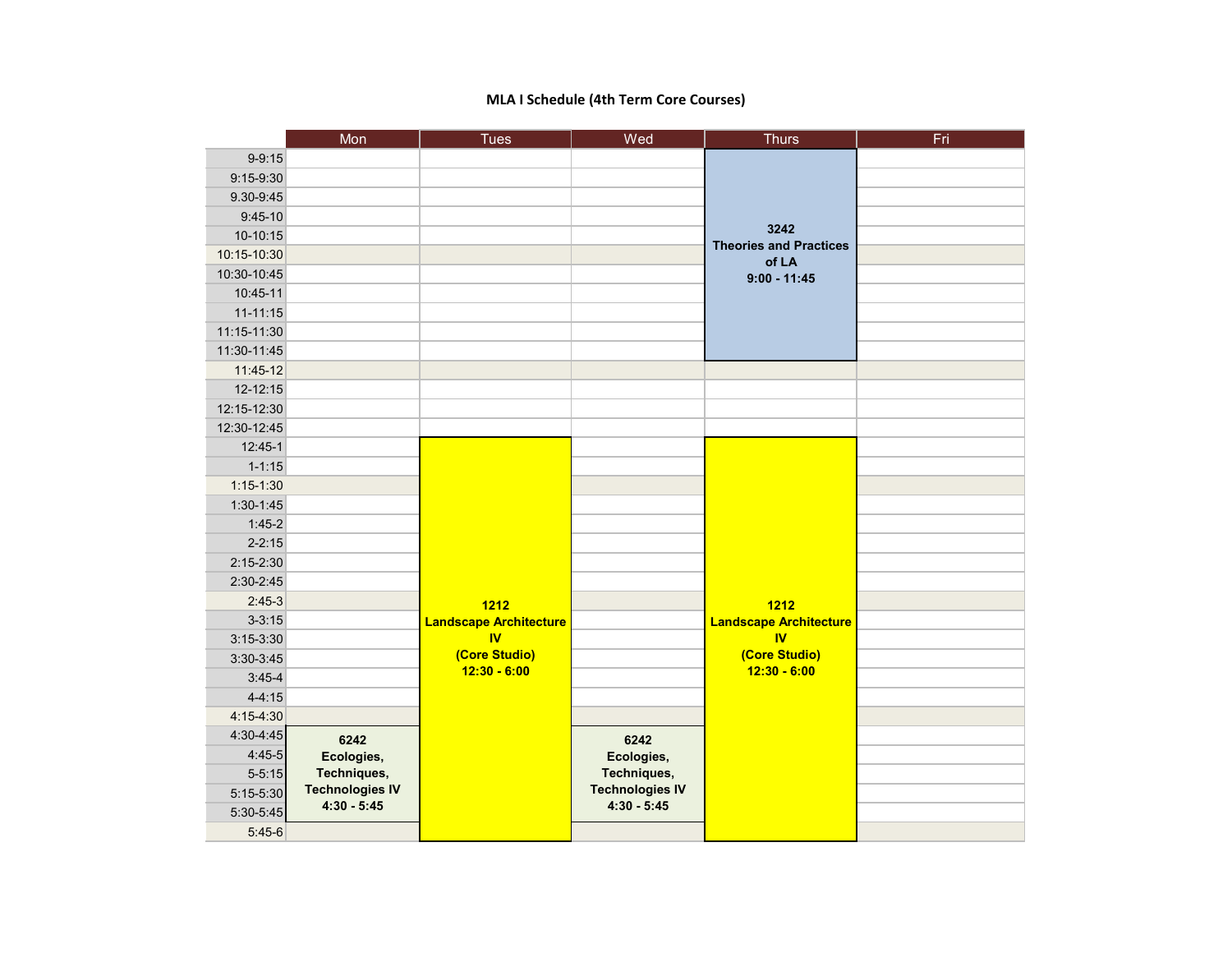# **MLA I Schedule (6th Term)**

|               | Mon | <b>Tues</b>             | Wed                     | <b>Thurs</b>            | Fri                     |
|---------------|-----|-------------------------|-------------------------|-------------------------|-------------------------|
| $9-9:15$      |     |                         |                         |                         |                         |
| 9:15-9:30     |     |                         |                         |                         |                         |
| 9.30-9:45     |     |                         |                         |                         |                         |
| $9:45-10$     |     |                         |                         |                         |                         |
| 10-10:15      |     |                         |                         |                         |                         |
| 10:15-10:30   |     |                         |                         |                         |                         |
| 10:30-10:45   |     |                         |                         |                         |                         |
| 10:45-11      |     |                         |                         |                         |                         |
| $11 - 11:15$  |     |                         |                         |                         |                         |
| 11:15-11:30   |     |                         |                         |                         |                         |
| 11:30-11:45   |     |                         |                         |                         |                         |
| 11:45-12      |     |                         |                         |                         |                         |
| 12-12:15      |     |                         |                         |                         |                         |
| 12:15-12:30   |     |                         |                         |                         |                         |
| 12:30-12:45   |     |                         |                         |                         |                         |
| $12:45-1$     |     |                         |                         |                         |                         |
| $1 - 1:15$    |     |                         |                         |                         |                         |
| $1:15 - 1:30$ |     |                         |                         |                         |                         |
| $1:30-1:45$   |     |                         |                         |                         |                         |
| $1:45-2$      |     |                         |                         |                         |                         |
| $2 - 2:15$    |     |                         |                         |                         |                         |
| $2:15 - 2:30$ |     |                         |                         |                         |                         |
| $2:30 - 2:45$ |     |                         |                         |                         |                         |
| $2:45-3$      |     |                         |                         |                         |                         |
| $3 - 3:15$    |     |                         |                         |                         |                         |
| $3:15-3:30$   |     |                         |                         |                         |                         |
| $3:30-3:45$   |     |                         |                         |                         |                         |
| $3:45-4$      |     | Option<br><b>Studio</b> | Option<br><b>Studio</b> | Option<br><b>Studio</b> | Option<br><b>Studio</b> |
| $4 - 4:15$    |     | $2:00 - 6:00$           | $2:00 - 6:00$           | $2:00 - 6:00$           | $2:00 - 6:00$           |
| 4:15-4:30     |     |                         |                         |                         |                         |
| 4:30-4:45     |     |                         |                         |                         |                         |
| $4:45-5$      |     |                         |                         |                         |                         |
| $5 - 5:15$    |     |                         |                         |                         |                         |
| 5:15-5:30     |     |                         |                         |                         |                         |
| 5:30-5:45     |     |                         |                         |                         |                         |
| $5:45-6$      |     |                         |                         |                         |                         |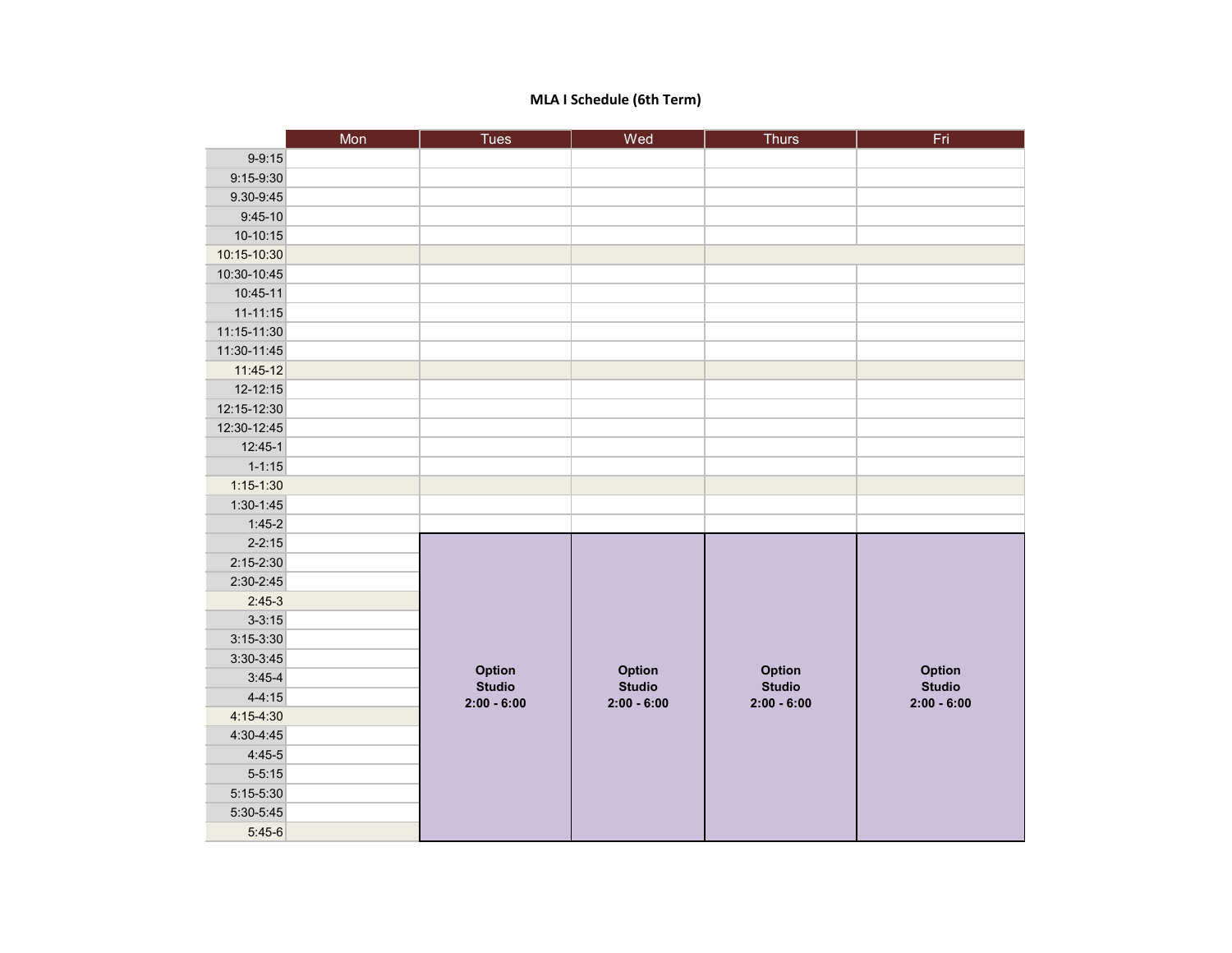# **MLA I AP Schedule (2nd Term)**

|               | Mon                    | <b>Tues</b>                   | Wed                    | <b>Thurs</b>                                                     | Fri                            |
|---------------|------------------------|-------------------------------|------------------------|------------------------------------------------------------------|--------------------------------|
| $9 - 9:15$    |                        |                               | 6142<br>Ecologies,     | 3242<br><b>Theories and Practices</b><br>of LA<br>$9:00 - 11:45$ |                                |
| $9:15-9:30$   |                        |                               |                        |                                                                  | 6142<br>Ecologies, Techniques, |
| 9.30-9:45     |                        |                               | Techniques,            |                                                                  | <b>Technologies II</b>         |
| $9:45-10$     |                        |                               | <b>Technologies II</b> |                                                                  | $9:00 - 10:15$                 |
| 10-10:15      |                        |                               | $9:00 - 10:15$         |                                                                  |                                |
| 10:15-10:30   |                        |                               |                        |                                                                  |                                |
| 10:30-10:45   |                        |                               |                        |                                                                  |                                |
| 10:45-11      |                        |                               |                        |                                                                  | 6142<br>Ecologies, Techniques, |
| $11 - 11:15$  |                        |                               |                        |                                                                  | <b>Technologies II</b>         |
| 11:15-11:30   |                        |                               |                        |                                                                  | $10:30 - 11:45$                |
| 11:30-11:45   |                        |                               |                        |                                                                  |                                |
| 11:45-12      |                        |                               |                        |                                                                  |                                |
| $12 - 12:15$  |                        |                               |                        |                                                                  |                                |
| 12:15-12:30   |                        |                               |                        |                                                                  |                                |
| 12:30-12:45   |                        |                               |                        |                                                                  |                                |
| $12:45-1$     |                        |                               |                        |                                                                  |                                |
| $1 - 1:15$    |                        |                               |                        |                                                                  |                                |
| $1:15 - 1:30$ |                        |                               |                        |                                                                  |                                |
| $1:30-1:45$   |                        |                               |                        |                                                                  |                                |
| $1:45-2$      |                        |                               |                        |                                                                  |                                |
| $2 - 2:15$    |                        |                               |                        |                                                                  |                                |
| $2:15 - 2:30$ |                        |                               |                        |                                                                  |                                |
| $2:30-2:45$   |                        |                               |                        |                                                                  |                                |
| $2:45-3$      |                        | 1212                          |                        | 1212                                                             |                                |
| $3 - 3:15$    |                        | <b>Landscape Architecture</b> |                        | <b>Landscape Architecture</b>                                    |                                |
| $3:15-3:30$   |                        | <b>IV</b>                     |                        | <b>IV</b>                                                        |                                |
| $3:30-3:45$   |                        | (Core Studio)                 |                        | (Core Studio)<br>$12:30 - 6:00$                                  |                                |
| $3:45-4$      |                        | $12:30 - 6:00$                |                        |                                                                  |                                |
| $4 - 4:15$    |                        |                               |                        |                                                                  |                                |
| 4:15-4:30     |                        |                               |                        |                                                                  |                                |
| 4:30-4:45     | 6242                   |                               | 6242                   |                                                                  |                                |
| 4:45-5        | Ecologies,             |                               | Ecologies,             |                                                                  |                                |
| $5 - 5:15$    | Techniques,            |                               | Techniques,            |                                                                  |                                |
| 5:15-5:30     | <b>Technologies IV</b> |                               | <b>Technologies IV</b> |                                                                  |                                |
| 5:30-5:45     | $4:30 - 5:45$          |                               | $4:30 - 5:45$          |                                                                  |                                |
| $5:45-6$      |                        |                               |                        |                                                                  |                                |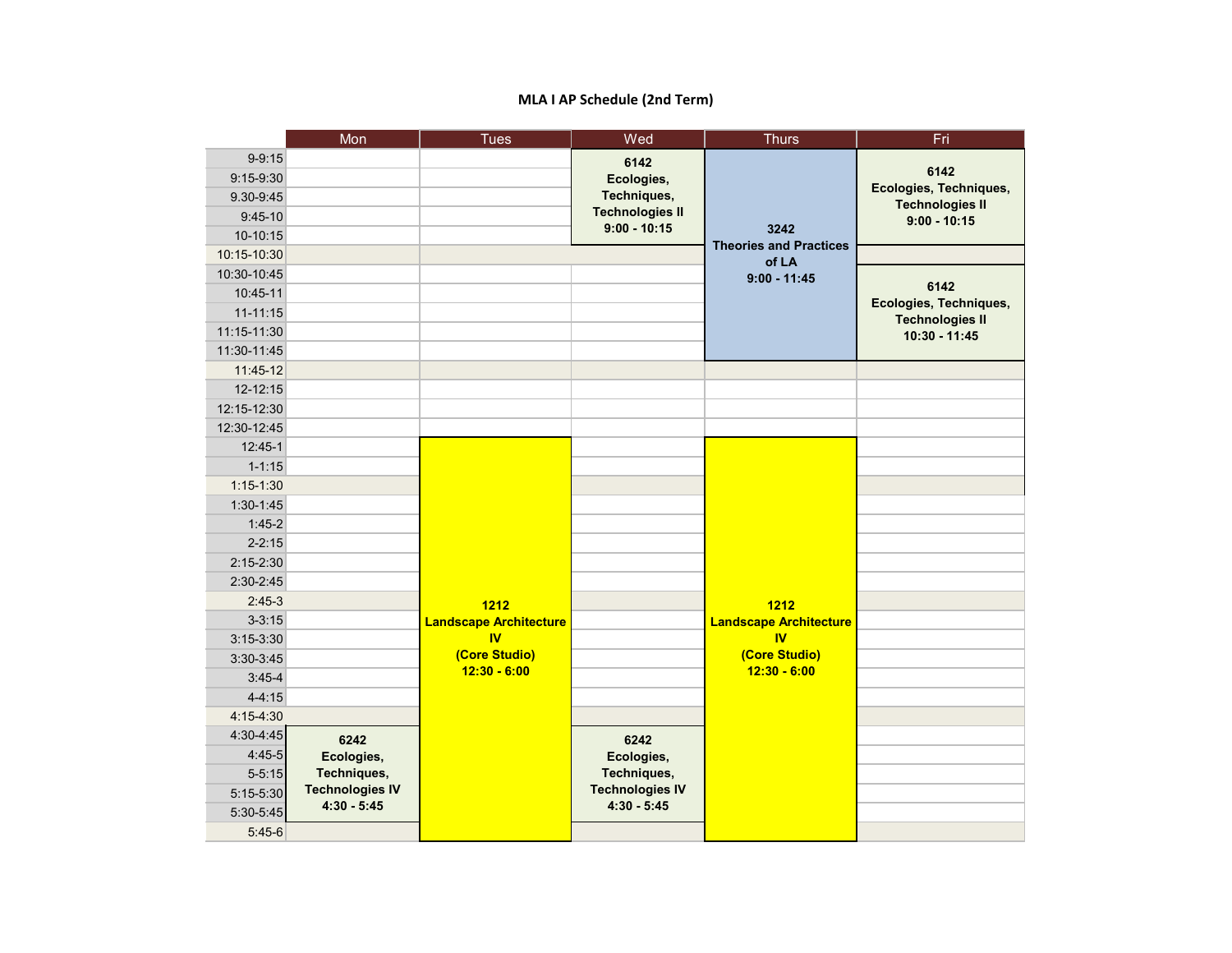# **MLA I AP Schedule (4th Term)**

|               | Mon                       | <b>Tues</b>               | Wed           | <b>Thurs</b>                             | Fri           |
|---------------|---------------------------|---------------------------|---------------|------------------------------------------|---------------|
| $9 - 9:15$    |                           | 4142                      |               |                                          |               |
| 9:15-9:30     |                           |                           |               |                                          |               |
| 9.30-9:45     |                           | <b>Histories of LA II</b> |               |                                          |               |
| $9:45-10$     |                           | $9:00 - 10:15$            |               |                                          |               |
| 10-10:15      |                           |                           |               |                                          |               |
| 10:15-10:30   |                           |                           |               |                                          |               |
| 10:30-10:45   |                           |                           |               |                                          |               |
| 10:45-11      |                           |                           |               |                                          |               |
| $11 - 11:15$  |                           |                           |               |                                          |               |
| 11:15-11:30   |                           |                           |               |                                          |               |
| 11:30-11:45   |                           |                           |               |                                          |               |
| 11:45-12      |                           |                           |               |                                          |               |
| 12-12:15      |                           |                           |               |                                          |               |
| 12:15-12:30   | 4142                      |                           |               |                                          |               |
| 12:30-12:45   | <b>Histories of LA II</b> |                           |               |                                          |               |
| $12:45-1$     | $12:00 - 1:15$            |                           |               |                                          |               |
| $1 - 1:15$    |                           |                           |               |                                          |               |
| $1:15 - 1:30$ |                           |                           |               |                                          |               |
| $1:30-1:45$   |                           |                           |               |                                          |               |
| $1:45-2$      |                           |                           |               |                                          |               |
| $2 - 2:15$    |                           |                           |               |                                          |               |
| $2:15 - 2:30$ |                           |                           |               |                                          |               |
| $2:30-2:45$   |                           |                           |               | Option<br><b>Studio</b><br>$2:00 - 6:00$ |               |
| $2:45-3$      |                           |                           |               |                                          |               |
| $3 - 3:15$    |                           |                           |               |                                          | Option        |
| $3:15-3:30$   |                           |                           |               |                                          |               |
| $3:30-3:45$   |                           | Option                    | Option        |                                          |               |
| $3:45-4$      |                           | <b>Studio</b>             | <b>Studio</b> |                                          | <b>Studio</b> |
| $4 - 4:15$    |                           | $2:00 - 6:00$             | $2:00 - 6:00$ |                                          | $2:00 - 6:00$ |
| 4:15-4:30     |                           |                           |               |                                          |               |
| 4:30-4:45     |                           |                           |               |                                          |               |
| $4:45-5$      |                           |                           |               |                                          |               |
| $5 - 5:15$    |                           |                           |               |                                          |               |
| 5:15-5:30     |                           |                           |               |                                          |               |
| 5:30-5:45     |                           |                           |               |                                          |               |
| $5:45-6$      |                           |                           |               |                                          |               |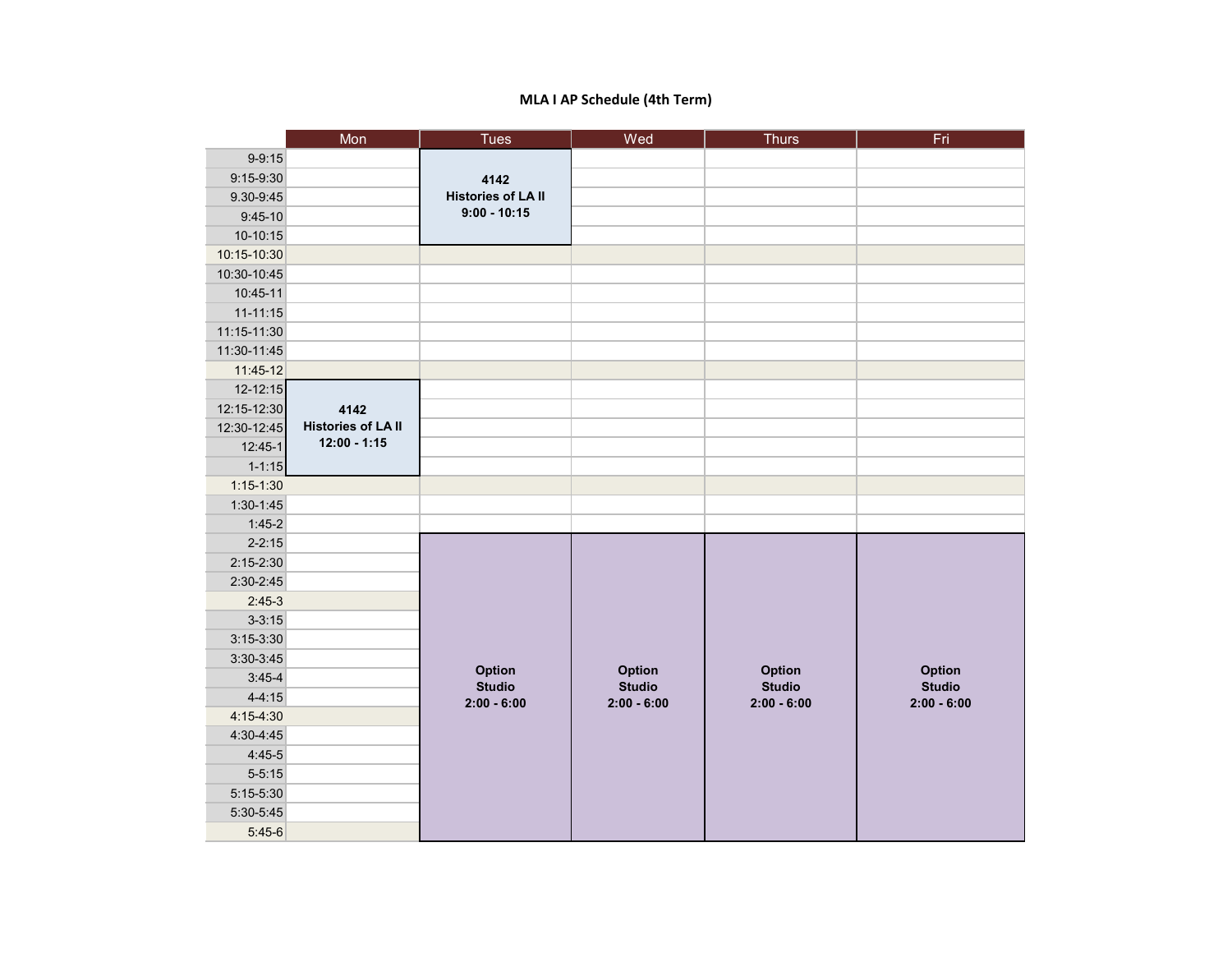# **MLA II Schedule (2nd Term)**

|               | Mon | <b>Tues</b>                    | Wed                                      | <b>Thurs</b>                             | Fri                     |
|---------------|-----|--------------------------------|------------------------------------------|------------------------------------------|-------------------------|
| $9-9:15$      |     |                                |                                          |                                          |                         |
| 9:15-9:30     |     |                                |                                          |                                          |                         |
| 9.30-9:45     |     |                                |                                          |                                          |                         |
| $9:45-10$     |     |                                |                                          |                                          |                         |
| 10-10:15      |     |                                |                                          | 3242                                     |                         |
| 10:15-10:30   |     |                                |                                          | <b>Theories and Practices</b><br>of LA   |                         |
| 10:30-10:45   |     |                                |                                          | $9:00 - 11:45$                           |                         |
| 10:45-11      |     |                                |                                          |                                          |                         |
| $11 - 11:15$  |     |                                |                                          |                                          |                         |
| 11:15-11:30   |     |                                |                                          |                                          |                         |
| 11:30-11:45   |     |                                |                                          |                                          |                         |
| 11:45-12      |     |                                |                                          |                                          |                         |
| 12-12:15      |     |                                |                                          |                                          |                         |
| 12:15-12:30   |     |                                |                                          |                                          |                         |
| 12:30-12:45   |     |                                |                                          |                                          |                         |
| 12:45-1       |     |                                |                                          |                                          |                         |
| $1 - 1:15$    |     |                                |                                          |                                          |                         |
| $1:15 - 1:30$ |     |                                |                                          |                                          |                         |
| $1:30-1:45$   |     |                                |                                          |                                          |                         |
| $1:45-2$      |     |                                |                                          |                                          |                         |
| $2 - 2:15$    |     |                                |                                          |                                          |                         |
| $2:15 - 2:30$ |     |                                |                                          | Option<br><b>Studio</b><br>$2:00 - 6:00$ |                         |
| $2:30 - 2:45$ |     |                                |                                          |                                          |                         |
| $2:45-3$      |     |                                |                                          |                                          |                         |
| $3 - 3:15$    |     |                                |                                          |                                          |                         |
| $3:15-3:30$   |     |                                |                                          |                                          |                         |
| 3:30-3:45     |     |                                |                                          |                                          |                         |
| $3:45-4$      |     | <b>Option</b><br><b>Studio</b> | Option<br><b>Studio</b><br>$2:00 - 6:00$ |                                          | Option<br><b>Studio</b> |
| $4 - 4:15$    |     | $2:00 - 6:00$                  |                                          |                                          | $2:00 - 6:00$           |
| $4:15 - 4:30$ |     |                                |                                          |                                          |                         |
| 4:30-4:45     |     |                                |                                          |                                          |                         |
| $4:45-5$      |     |                                |                                          |                                          |                         |
| $5 - 5:15$    |     |                                |                                          |                                          |                         |
| 5:15-5:30     |     |                                |                                          |                                          |                         |
| 5:30-5:45     |     |                                |                                          |                                          |                         |
| $5:45-6$      |     |                                |                                          |                                          |                         |